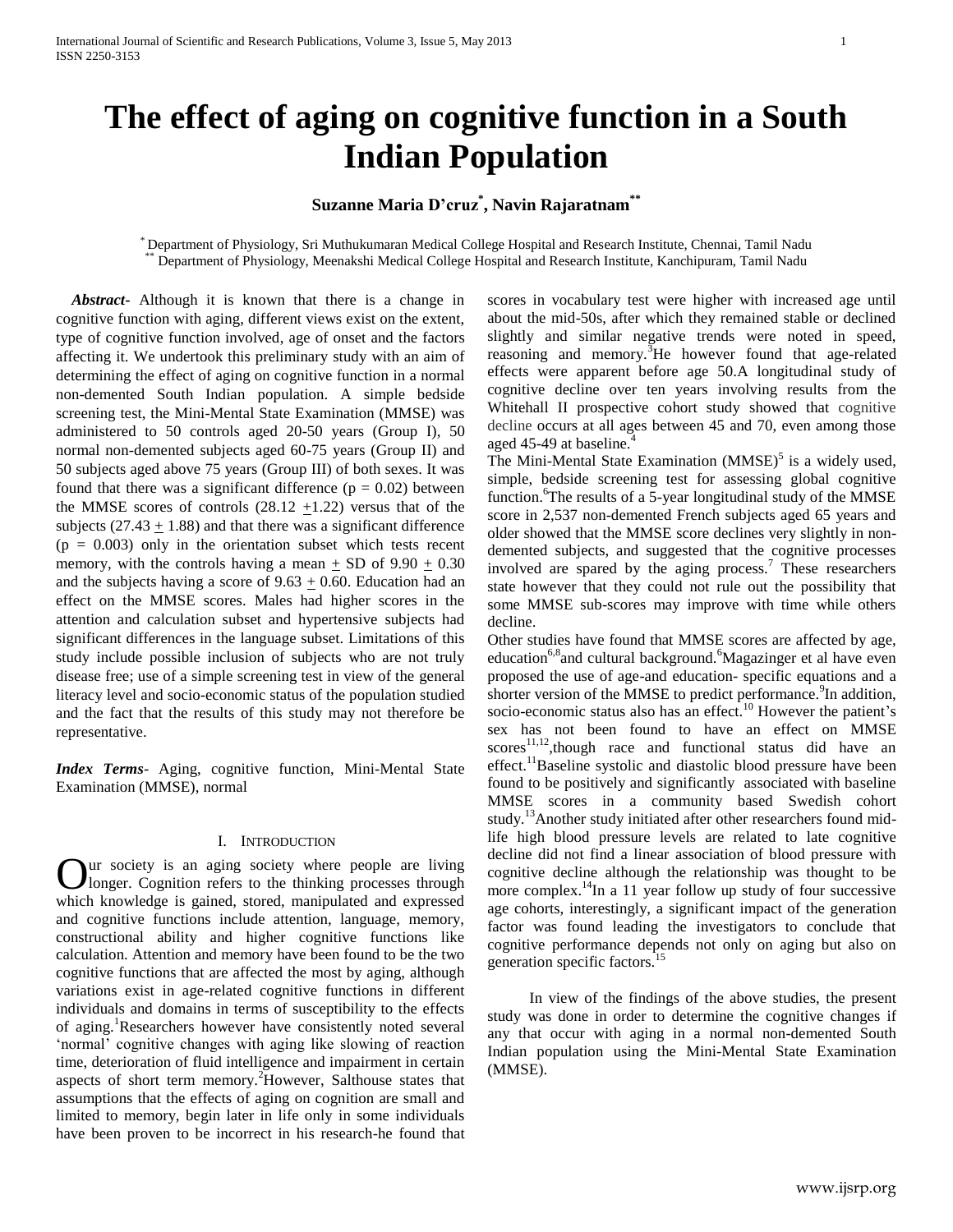#### II. AIM

The aim of our study was to determine the effect of aging on cognitive function of a normal non-demented South Indian population, using the Mini-Mental State Examination (MMSE) and to determine the effect of factors like sex, educational status, systolic blood pressure, diastolic blood pressure and co-existing systemic hypertension on cognitive function scores.

# III. MATERIALS AND METHODS

This study was done in the Institute of Physiology and Experimental Medicine, Madras Medical College, Chennai and the Department of Geriatric Medicine of Government General Hospital, Chennai after the due permission and consent was obtained. 50 controls aged 20-50 years (Group I), 50 subjects aged 60-75 years (Group II) and 50 subjects aged above 75 years (Group III) of both sexes with a minimum  $6<sup>th</sup>$  standard education took part in the study. Individuals with history or clinical evidence of neurological diseases including dementia, stroke, transient ischaemic attacks, depression, Parkinsonism, epilepsy, head injury, brain tumors or brain surgery and individuals with un-corrected visual or auditory defects were excluded.

Screening of the subjects and controls consisting of history and clinical examination was done and data recorded. Systolic and diastolic blood pressure was measured in the right upper limb using a sphygmomanometer in the sitting posture after a ten minute rest.

The Folstein Mini-Mental State Examination (MMSE), <sup>5</sup> which is the most widely used bedside screening measure for global cognitive functioning<sup>6</sup> was administered in the same systematic manner to all the subjects and the controls. The MMSE has a maximum score of 30 points. 5 points are for the question on orientation to time, 5 for orientation to place, 5 for attention, 3 for registration of three items, 3 for recall of the three items after five minutes, 2 for naming objects, 1 for repeating a phrase, 3 for following a three stage command, 1 for following a printed command, 1 for writing a sentence and 1 for copying a diagram. Orientation to time and space is given a total of 10 points and is the most thoroughly tested area in the MMSE. Naming objects, repeating a phrase, following a 3 stage command and a written command and finally writing test different aspects of language and are given 8 points totally. Immediate memory or registration is tested by asking the subject to repeat all three unrelated words said by the examiner and recall or short term memory is tested by asking the subject to recall the same three unrelated words after 5 minutes, each carrying 3 marks. As a test of attention and calculation, the subject is asked to serially subtract 7 from 100 or to spell world backwards to test attention. Visual, spatial and constructional abilities are tested together in the MMSE by asking the subject to copy a figure of intersecting pentagons. In general, scores below 24 are taken as indicating cognitive impairment. However, there is a grey area of scores of 24 to 28 where generally adjustment needs to be made for age, education and socio-economic status.

Based on the clear scoring instructions of the MMSE, scores were given to each of the 100 subjects and the 50 controls. Means and standard deviations were determined for each group using SPSS and comparison of the MMSE scores of subjects and controls and then separately of all three groups was done using ANOVA and Bonferroni method. The same procedure of comparison was followed for the subset scores also. Finally, the effect of sex, educational status, systolic blood pressure, diastolic blood pressure and co-existing systemic hypertension on the MMSE cognitive function scores was determined using logistic regression.

#### IV. RESULTS

Analysis of the MMSE score of controls (Group I) and subjects (Group II+ Group III) showed that there was a significant difference in scores(Table 1).

| Table 1 - Comparison of the Mini-Mental State Examination    |  |
|--------------------------------------------------------------|--|
| (MMSE) scores of controls (Group I) & subjects (Group $II +$ |  |
| Group III)                                                   |  |

| Group I          | Group II & Group III | p Value |
|------------------|----------------------|---------|
| $(n = 50)$       | $(n = 100)$          |         |
| $28.12 \pm 1.22$ | $27.43 \pm 1.88$     | 0.02    |

Results are expressed as mean and standard deviation of the total MMSE scores, the maximum score being  $30.p< 0.05$ =significant

Although the MMSE score of controls (Group I) versus Group II was not significant, the comparison of the MMSE score of controls (Group I) versus Group III and Group II versus Group III was found to be very highly significant and significant respectively (Table 2).

**Table 2 - Comparison of the Mini-Mental State Examination (MMSE) scores of the three groups** 

| Group I     | Group II            | Group III | Category  | p<br>Value |
|-------------|---------------------|-----------|-----------|------------|
| $28.12 \pm$ | $26.92 \pm$         |           | I vs II   | 1.000      |
| 1.22        | $27.94 \pm$<br>1.43 | 2.13      | I vs III  | 0.001      |
|             |                     |           | II vs III | 0.007      |

Results are expressed as mean and standard deviation of the total MMSE scores, the maximum score being  $30.$  p  $> 0.05$  = not significant,  $p < 0.05$ = significant,  $p < 0.001$ = highly significant.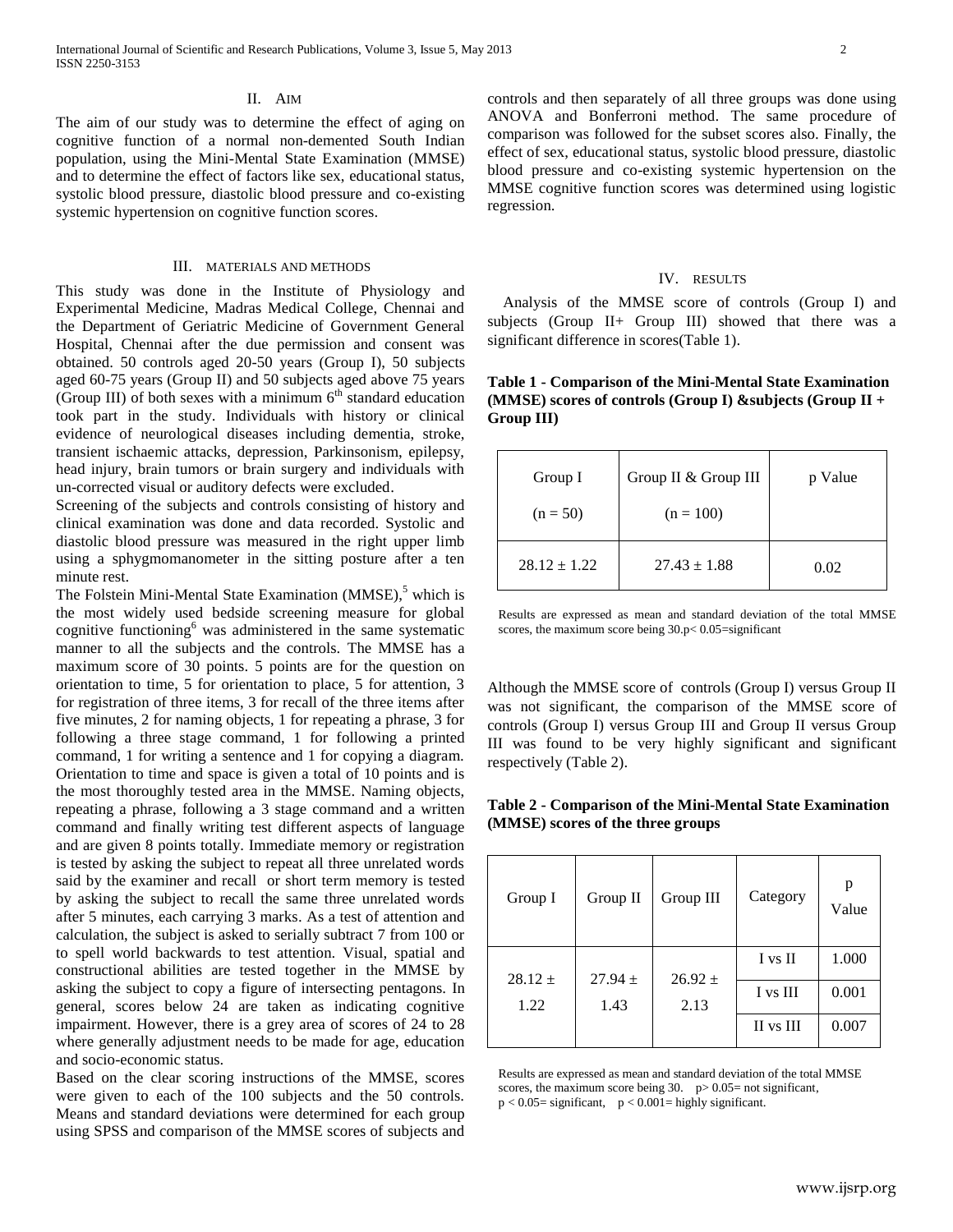Comparison of the MMSE subset score of Group I versus Group II + Group III showed a significant difference( $p=0.003$ ) only in the Orientation subset with Group I having a mean  $+$  SD of 9.90  $\pm$  0.30 and Group II + Group III having a score of 9.63  $\pm$ 0.60 out of the possible maximum score of 10.

Comparison of the MMSE subset scores of the 3 groups is shown in Table 3 in the Appendix. Analysis of the frequency distribution of MMSE score of the controls (Group I) and subjects (Group II + Group III) using class intervals of  $\leq 23$ , 24-28 and 29-30 was not significant, with a p value of 0.223.

Results of analysis of the influence of various factors on the MMSE score showed that education did have an effect on the score. Males had higher scores on the attention and calculation subsets. There was no relationship between MMSE scores and systolic and diastolic blood pressure measured concurrently, although there was a significant difference in the language subset in subjects with history of hypertension.

### V. DISCUSSION

The present study done to assess the effect of aging on cognitive function showed that the Mini-Mental State Examination (MMSE) scores were affected with aging, with there being a significant difference in the MMSE score of controls and subjects. This is in agreement with the findings of other studies<sup>6,8,9</sup>, but differs from the 5-year longitudinal study of the MMSE on aging<sup>7</sup>which suggested that the cognitive processes involved are spared by the process of aging. However there appears to be evidence of only a late decline in cognitive function in the subjects of our study as comparison of score of controls (Group I) versus Group III subjects aged above 75 years was very highly significant while there was no significant difference in MMSE score of controls (Group I) versus Group II who were aged 60-75 years. These findings are to be compared with those of the Whitehall II study  $4$ , that unlike other studies found that cognitive decline occurs at all ages between 45 and 70, even among those aged 45-49 at baseline.

Even though there was a significant difference in MMSE scores of controls and subjects, further analysis of the MMSE subset scores in the three groups was done keeping in mind the findings of the 5-year longitudinal study of the MMSE score in non-demented French subjects aged 65 years and the researcher's statement that they could not rule out the possibility that some subset scores could improve while others decline.<sup>7</sup> Our study revealed that subjects showed significant decline only in the orientation subset of the MMSE that tests recent memory. These results are to be taken in the context that orientation is the most thoroughly addressed area in the MMSE and accounts for one third of the total MMSE score. It has also been found that the MMSE is not sensitive for discriminating between age-related cognitive change, mild cognitive impairment and early dementia. 16

In our study, there was no significant difference in performance of controls and subjects in the registration (immediate memory), 5 minute recall (that tests short term auditory memory) and language subsets of the MMSE. The lack

of significant difference in 5 minute recall scores does not agree with the findings of previous researchers who found impairment in short term memory with aging.<sup>1,2</sup> Language processing has been stated to be generally unaffected with age, although processing speed may become slower<sup>1</sup>, which could explain the findings of our study. It is also important to remember that the language subset of the MMSE tests only naming, repetition, reading, auditory comprehension and writing.

An interesting finding of our study was that subjects aged 60- 75 years of Group II had the highest scores in the attention and calculation subset (Table 3 in Appendix) and although the difference between the controls(Group I) and them was not significant, the difference between them and Group III aged above 75 years was significant. The probable reason for this high score in calculation could reflect childhood training and lack of dependences on calculators or could be the result of greater exposure to simple mental calculations in day to day life. In the visual-constructional ability subset it was found that there were significant changes between Group I and Group III and also between Group I and Group III.

Like other studies<sup>6,8</sup>, our study also showed that education had an effect on the MMSE scores, even though we had taken care to only enroll subjects with a minimum  $6<sup>th</sup>$  standard education. Our finding that males had higher scores in the attention and calculation subset of the MMSE which differs from other studies that did not find any effect of sex on MMSE scores $^{11,12}$  could be explained by possible greater exposure of males to situations involving calculation and education. However our finding that hypertensive subjects had significant differences only in the language subset of MMSE is in contradiction to other studies where researchers have proved that mid-life high blood pressure levels are related to late cognitive decline.<sup>14</sup>Adequate hypertensive control could be a possible explanation. Our finding that there was no relationship between MMSE scores and systolic and diastolic blood pressure measured concurrently differs from the Swedish cohortstudy<sup>13</sup>which found that it was positively and significantly associated with baseline MMSE scores.

In conclusion, our study confirms that cognitive function changes with aging with recent memory showing a decline ; there being no change in certain cognitive functions like short term auditory memory, immediate memory and language; while attention and calculation seemed to be somewhat enhanced in later periods of life - which though not statistically significant, could possibly be clinically significant. Education had an effect on MMSE scores. Males had higher scores in the attention and calculation subset and hypertensive subjects had significant differences only in the language subset of the MMSE.

A major limitation of this study, which is common to all cross sectional studies, is the possible inclusion of subjects with occult dementia. This study used the MMSE that is commonly used in Indian institutions keeping in mind the general literacy level and socio-economic status of subjects attending government hospitals, further studies can be done using more specific psychometric tests on a more varied South Indian population to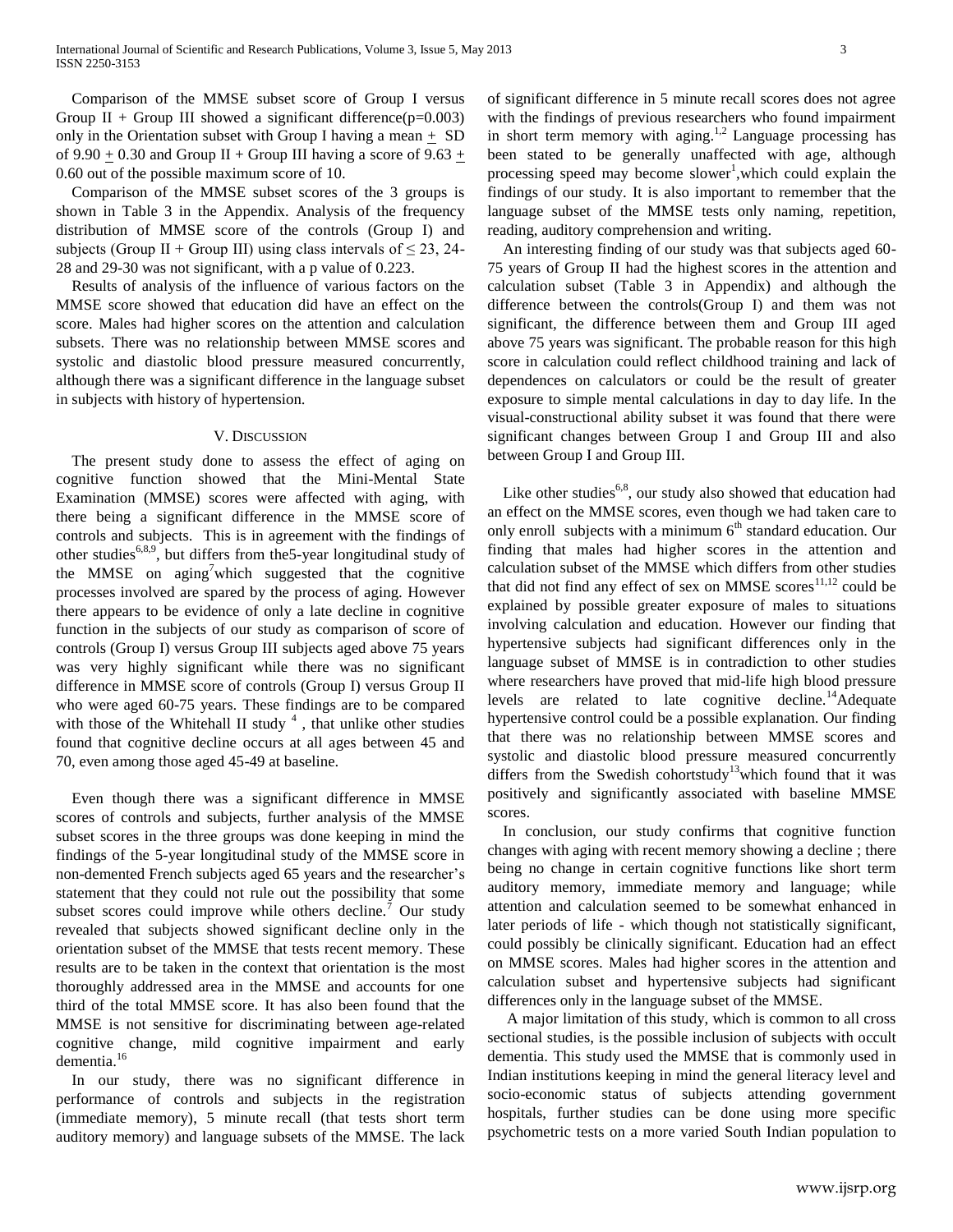International Journal of Scientific and Research Publications, Volume 3, Issue 5, May 2013 4 ISSN 2250-3153

be more representative.

# ACKNOWLEDGMENT

The authors are grateful to Dr. Mallem Pravin Kumar, for the guidance and suggestions offered in this study.

#### **REFERENCES**

- [1] Glisky EL. Changes in Cognitive Function in Human Aging. In: Riddle DR, editor. Brain Aging: Models, Methods, and Mechanisms. Boca Raton (FL): CRC Press; 2007. Chapter 1
- [2] Keefover RW : Aging and Cognition : Neurology Clinics The Neurology of Aging. Riggs JE.Volume 16. No3.Aug 1998. W.B. Saunders Company.
- [3] Salthouse TA: What and when of cognitive aging. *Curr Dir Psychol Sci*  13:140 –144, 2004
- [4] Singh-Manoux A., Kivimaki M., Glymour M.M., Elbaz A., Berr C., Ebmeier K.P., Ferrie J.E., Dugravot A.Timing of onset of cognitive decline: Results from Whitehall II prospective cohort study (2012) *BMJ (Online)*, 344 (7840) , art. no. d7622
- [5] Folstein MF, Folstein SE, McHugh PR. Mini-Mental State. A practical method for grading the cognitive state of patients forthe clinician*. J Psychiatr Res* 1975;12:189-98.
- [6] Tombaugh TN, Mclntyre NJ. The Mini-Mental State Examination: a comprehensive review*. J Am Geriatr Soc*1992;40:922-35.
- [7] Jacqmin-Gadda H, Fabrigoule C, Commenges D, Dartigues JF. A 5-year longitudinal study of the mini-mental state examination in normal aging. *Am J Epidemiol*. 1997;145:498–506.
- [8] James C. Anthony, Linda LeResche, Unaiza Niaz, Michael R. Von Korff and Marshal F. Folstein (1982). Limits of the 'Mini-Mental State' as a screening test for dementia and delirium among hospital patients. Psychological Medicine, 12, pp 397-408.
- [9] Magaziner J, Bassett SS, Hebel JR. Predicting performance on the Mini-Mental State Examination. Use of age- and education-specific equations*. J Am Geriatr Soc.*1987;35:996–1000
- [10] Brayne C, Calloway P. The association of education and socioeconomic status with the Mini Mental State Examination and the clinical diagnosis of dementia in elderly people. *Age Ageing*. 1990 Mar;19(2):91–96.
- [11] Fillenbaum GG, Hughes DC, Heyman A, George LK, Blazer DG. Relationship of health and demographic characteristics to Mini-Mental State examination score among community residents. *Psychol Med*. 1988 Aug;18(3):719–726.
- [12] Tangalos EG, Smith GE, Ivnik RJ, Petersen RC, Kokmen E, Kurland LT. et al. The Mini-Mental State Examination in general medical practice: clinical utility and acceptance. *Mayo Clin Proc*. 1996;71(9):829–837.
- [13] Guo Z, Fratiglioni L, Winblad B, Viitanen M. Blood pressure and performance on the Mini-Mental State Examination in the very old. *Am J Epidemiol.*1997;145:1106-1113.
- [14] Glynn RJ, Beckett LA, Hebert LE, Morris MC, Scherr PA, Evans DA. Current and remote blood pressure and cognitive decline. *JAMA* . 1999; 281: 438–445.
- [15] Laursen, P.(1997). The impact of aging on cognitive functions. An 11 year follow-up study of four age cohorts*. ActaNeurol.Scand.Suppl.* 172, 7–86
- [16] Ismail,Z.,Rajji,T.K.,and Shulman, K. I.(2010).Brief cognitive screening instruments:an update. *Int.J. Geriatr.Psychiatry* 25, 111–120

#### **APPENDIX**

|                                |                            | <b>Statistical Analysis</b> |                              |                 |         |              |
|--------------------------------|----------------------------|-----------------------------|------------------------------|-----------------|---------|--------------|
| <b>MMSE</b><br>subsets         | Group I<br>$(Mean \pm SD)$ | Group II<br>$(Mean \pm SD)$ | Group III<br>$(Mean \pm SD)$ | Category        | p Value | Significance |
| Orientation                    |                            |                             |                              | I Vs II         | .165    | <b>NS</b>    |
| $(Max. Score=10)$              | $9.90 \pm 0.30$            | $9.70 \pm 0.58$             | $9.56 \pm 0.61$              | I Vs III        | .004    | S            |
|                                |                            |                             |                              | II Vs III       | .534    | <b>NS</b>    |
| Registration                   |                            |                             |                              | I Vs II         | 1.00    | <b>NS</b>    |
| (Max. Score = $3$ )            | $3.00 \pm 0.00$            | $3.00 \pm 0.00$             | $3.00 \pm 0.00$              | I Vs III        | 1.00    | <b>NS</b>    |
|                                |                            |                             |                              | II Vs III       | 1.00    | <b>NS</b>    |
| Attention and                  |                            |                             |                              | I Vs II         | .601    | <b>NS</b>    |
| Calculation                    | $4.40 \pm 0.73$            | $4.66 \pm 0.72$             | $4.10 \pm 1.25$              | <b>I</b> Vs III | .265    | <b>NS</b>    |
| (Max. Score $= 5$ )            |                            |                             |                              | II Vs III       | .009    | S            |
| Recall                         |                            |                             |                              | I Vs II         | 1.00    | <b>NS</b>    |
| (Max. Score = $3$ )            | $1.96 \pm 0.97$            | $1.84 \pm 1.08$             | $1.78 \pm 1.04$              | I Vs III        | 1.00    | <b>NS</b>    |
|                                |                            |                             |                              | II Vs III       | 1.00    | <b>NS</b>    |
|                                |                            |                             |                              | I Vs II         | .654    | <b>NS</b>    |
| Language<br>(Max. Score=8)     | $8.00 \pm 0.00$            | $7.96 \pm 0.20$             | $7.96 \pm 0.20$              | I Vs III        | .654    | <b>NS</b>    |
|                                |                            |                             |                              | II Vs III       | 1.00    | <b>NS</b>    |
| Visual-                        |                            |                             |                              | I Vs II         | 1.00    | <b>NS</b>    |
| constructional                 | $0.82 \pm 0.39$            | $0.78 \pm 0.42$             | $0.56 \pm 0.50$              | I Vs III        | .011    | S            |
| ability<br>(Max. Score $= 1$ ) |                            |                             |                              | II Vs III       | 0.40    | S            |

**Table 3 - Comparison of the Mini-Mental State Examination (MMSE) subset scores of the 3 groups**

Results are expressed as mean and standard deviation

Group I  $= 20 - 50$  Years

Group II  $=$  60 – 75 Years